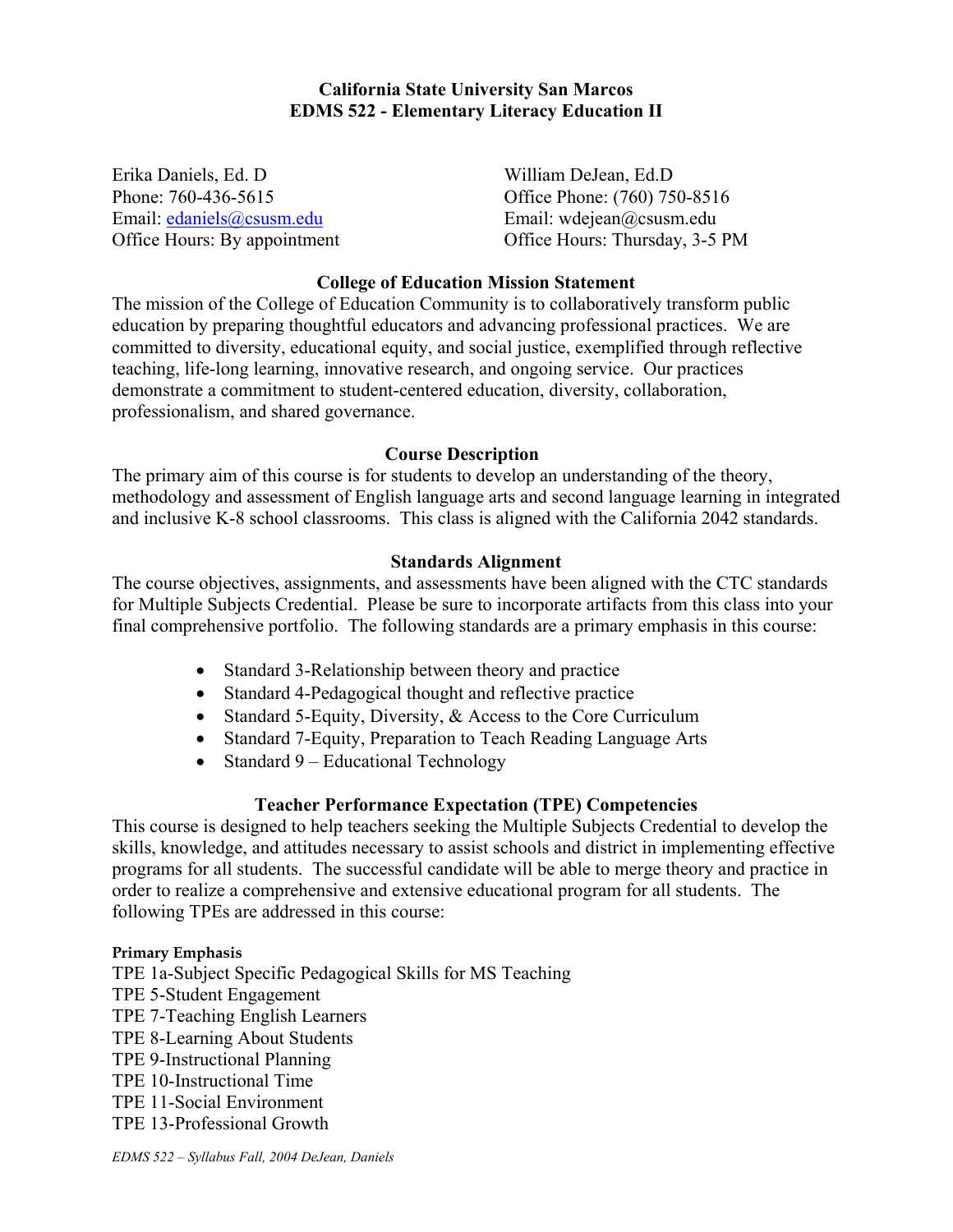## **Secondary Emphasis:**

- TPE 2-Monitoring Student Learning
- TPE 3-Interpretation and Use of Assessments
- TPE 4-Making Content Accessible
- TPE 6-Developmentally Appropriate Teaching Practices
- TPE 6a-Developmentally Appropriate Practices in Grades K-3
- TPE 6b-Developmentally Appropriate Practices in Grades 4-8
- TPE 6d –Teaching Special Education Populations in General Education Environments
- TPE 14 Educational Technology
- TPE 15 Social Justice and Equity

## **OBJECTIVES**

# **KNOWLEDGE**

#### Students will:

- gain an understanding of how a first and second language is acquired.
- gain an understanding of the reading process its relationship to thought, language and learning.
- gain an understanding of how people learn to read and write in their first and second language
- become familiar with current approaches to the teaching of reading and writing and the theoretical bases of such approaches.
- become familiar with current approaches to the teaching of reading and writing in culturally and linguistically diverse elementary school classrooms
- become familiar with classroom diagnostic techniques and evaluation procedures.
- become familiar with current approaches to the teaching of reading and writing to children with special learning needs

## **SKILLS**

Students will:

- become sensitive observers of children's language using behaviors.
- analyze children's reading and writing behavior as a basis for making instructional decisions
- translate the results of formal and informal assessment of children's reading and writing behaviors into instructional plans
- develop the ability to select appropriate materials and instructional strategies to meet the individual needs of students
- learn how to organize the classroom for teaching reading and writing to culturally and linguistically diverse populations.

## **ATTITUDES AND VALUES**

Students will:

- develop an appreciation for the natural language abilities children possess for processing and producing print
- develop an appreciation for the need and value of integrating reading and writing into all areas of the curriculum
- affirm the importance of a rich environment for developing an effective language arts program.
- develop a sensitivity to and appreciation for culturally and linguistically diverse learners.
- develop a sensitivity to and appreciation for children with special learning needs
- develop an appreciation for the importance of reading and writing for their own personal and professional growth
- develop a respect for each student, his/her abilities and background and the student's right to instruction that meets his or her individual needs.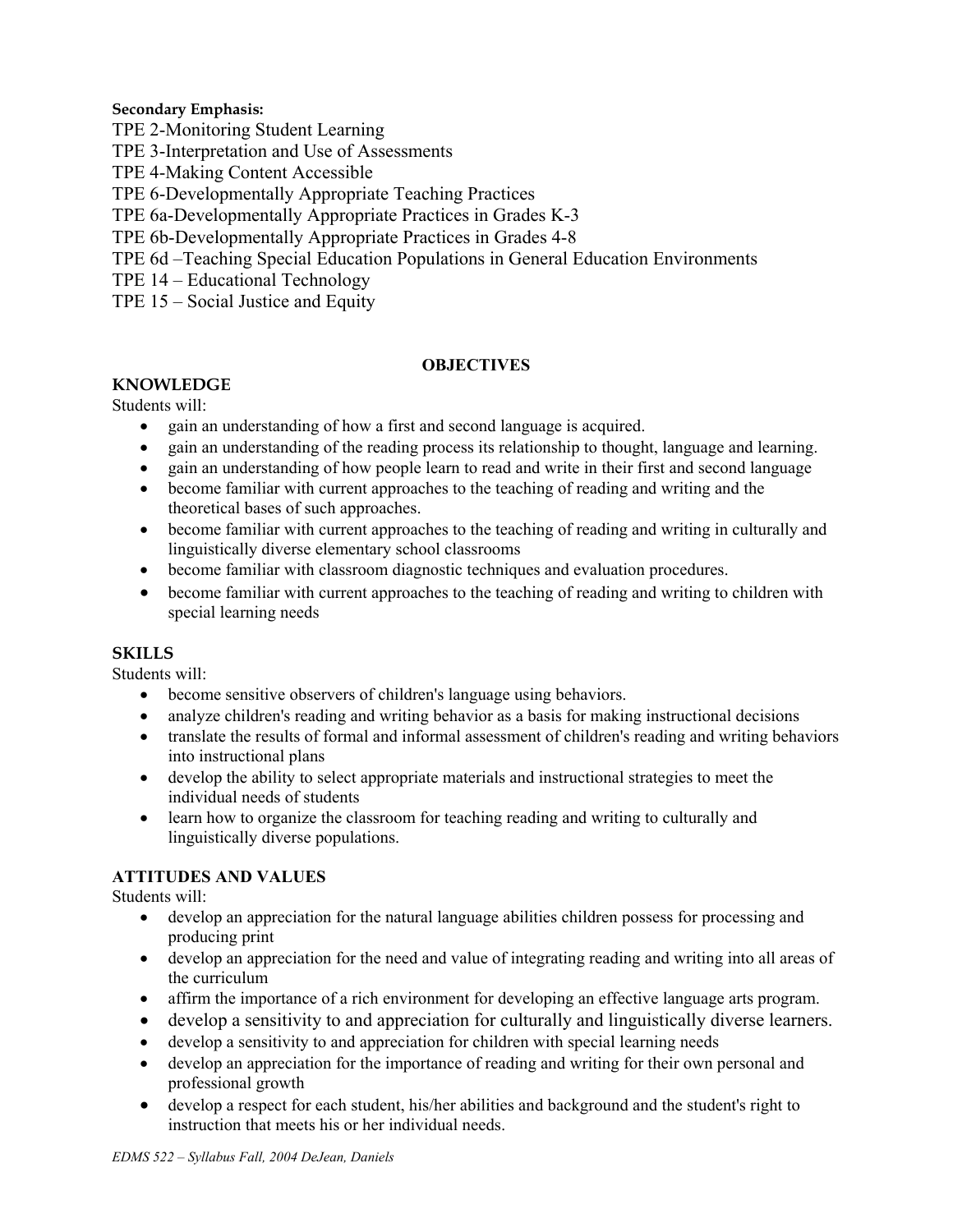# **COURSE TEXTS**

- **Fearn, L. & Farnan, N. (2001).** *Interactions: Teaching writing and the language arts.* **Boston: Houghton Mifflin Company.**
- **Moore, D., Moore, S., Cunningham, P., & Cunningham, J. (2003)** *Developing readers and writers in the content areas; K-12.* **Boston: Allyn and Bacon.**
- **Case study packet**
- Johns, J. *Johns' reading inventory* (Optional)
- Tompkins, G. *Literacy in the 21<sup>st</sup> century*. (You should already have this from EDMS 521).
- Cunningham, P. & Allington, R. *Classrooms that work: They can all read and write.*  (You should already have this from EDMS 521).

# **Choose ONE of the following professional texts:**

- Beers, K. (2002). *When kids can't read; What teachers can do.* Portsmouth, NH: Heinemann. .
- Hoyt, L. (2002). *Make it real.* Portsmouth, NH: Heinemann.
- Lane, B. (1993). *After THE END: Teaching and learning creative revision.*  Portsmouth, NH: Heinemann
- Ray, K. (2004). *About the authors: Writing workshop with our youngest writers.*  Portsmouth, NH: Heinemann.
- Ray, K. (2001). *Writing workshop: Working through the hard parts (and they're all hard parts).* Illinois: National Council of Teachers of English.

# **Other Useful Resources**

- Allen, J. (1999). Words, words, words: Teaching vocabulary in grades 4-12. Stenhouse
- Bear, D., Invernizzi, M., Templeton, S., & Johnston, F. (2000). Words their way: Word study for phonics, vocabulary, and spelling instruction (2nd ed.). Prentice Hall.
- Cunningham, P., Hall, D., & Sigmon, C. (1999). *The teacher's guide to the four blocks: A multimethod, multilevel framework for grades 1-3.* Greensboro, NC: Carson-Dellosa.
- Fletcher, R. & Portalupi, J. (1998). *Craft lessons: Teaching writing K-8.* Stenhouse.
- Fletcher, R. & Portalupi, J. (1998). *Nonfiction craft lessons: Teaching writing K-8.*  Stenhouse.
- Fountas, I.C. and Pinnell, G.S. (2001). *Guiding readers and writers grades 3-6: Teaching comprehension, genre, and content literacy.* Portsmouth, NH: Heinemann.
- Fountas, I.C. and Pinnell, G.S. (1996), *Guided reading: Good first teaching for all children.* Portsmouth, NH: Heinemann.
- Keene, Ellin & Zimmerman, Susan. (1997). *Mosaic of thought*. Heinemann.
- Routman, R. (2002). *Reading essentials: The specifics you need to teach reading well.*  Portsmouth, NH: Heinemann.

## **ASSIGNMENTS**

| Writing lesson plan               | 25 points |
|-----------------------------------|-----------|
| Case study                        | 35 points |
| <b>Reading responses</b>          | 20 points |
| <b>Field observations</b>         | 10 points |
| Participation and professionalism | 10 points |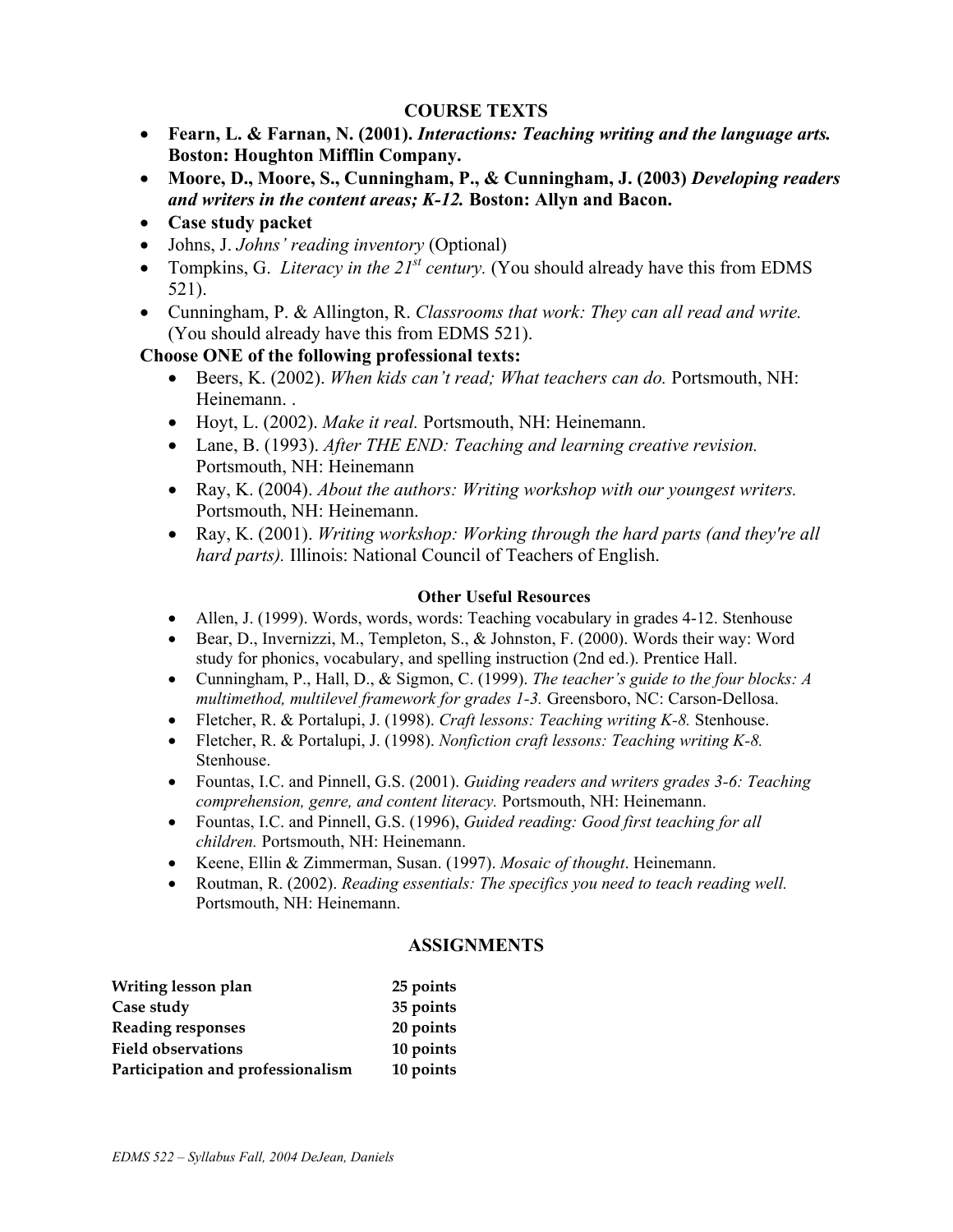# **Writing Strategy Lesson Plan (25 points)**

You will write and present a writing strategy lesson plan that takes into account student needs. It can be a mini-lesson, direct instruction, inquiry, or any other format you choose. Make your lesson active, interesting, fun and meaningful. Be sure to identify which writing standard(s) from the English Language Arts framework is the focus of your objectives. Examples of possible strategies include:

- Making transitions between paragraphs
- Editing
- Using commas
- Writing paragraphs
- Beginning a piece of writing
- Organizing information while you write
- Relating what you are writing to what you already know
- Writing the main idea of a story
- Identifying patterns in a text
- Using graphic organizers to write
- Poetry

*Keep in mind when writing your lesson*: What is the purpose of your lesson? How does it relate to real reading and/or writing? What are your learning goals? How are they aligned with the CA Reading/Language Arts standards? How will you present the lesson (instructional strategies, resource materials, time frame)? How will you group students for the lesson? How will you assess your students? What accommodations will you provide for students who need additional help?

*Non-negotiables*: 1) Your lesson must address the needs of mainstream students, second language learners, struggling students, and accelerated students. Scaffolding for struggling students and ELLs as well as enrichment for accelerated students (both EO and ELL) must be evident in your lesson. 2) You must first identify which CA content standards will drive your lesson, then identify which assessments will allow the students to demonstrate mastery of those standards, and finally explain the instructional activities designed to move the students to mastery. Standard(s), assessment(s), instructional activities MUST be closely connected.

# **Case Study (35 points)**

See the directions in the case study packet. We will discuss this assignment in depth in class.

# **Reading Responses (20 points)**

You will keep a journal with all of your reading responses. Complete the readings and the responses BEFORE each class session. Use as many of the response techniques that we have learned or that you have observed as possible.

# **Field Observations (10 points)**

While observing in your classrooms, look for evidence of the following processes:

- Comprehension instruction for expository texts
- Content reading and writing lesson(s)
- Writing instruction
- Writing assessment
- Literary response and analysis of expository texts
- Student independent reading
- Integration of reading, writing, and oral language instruction and processes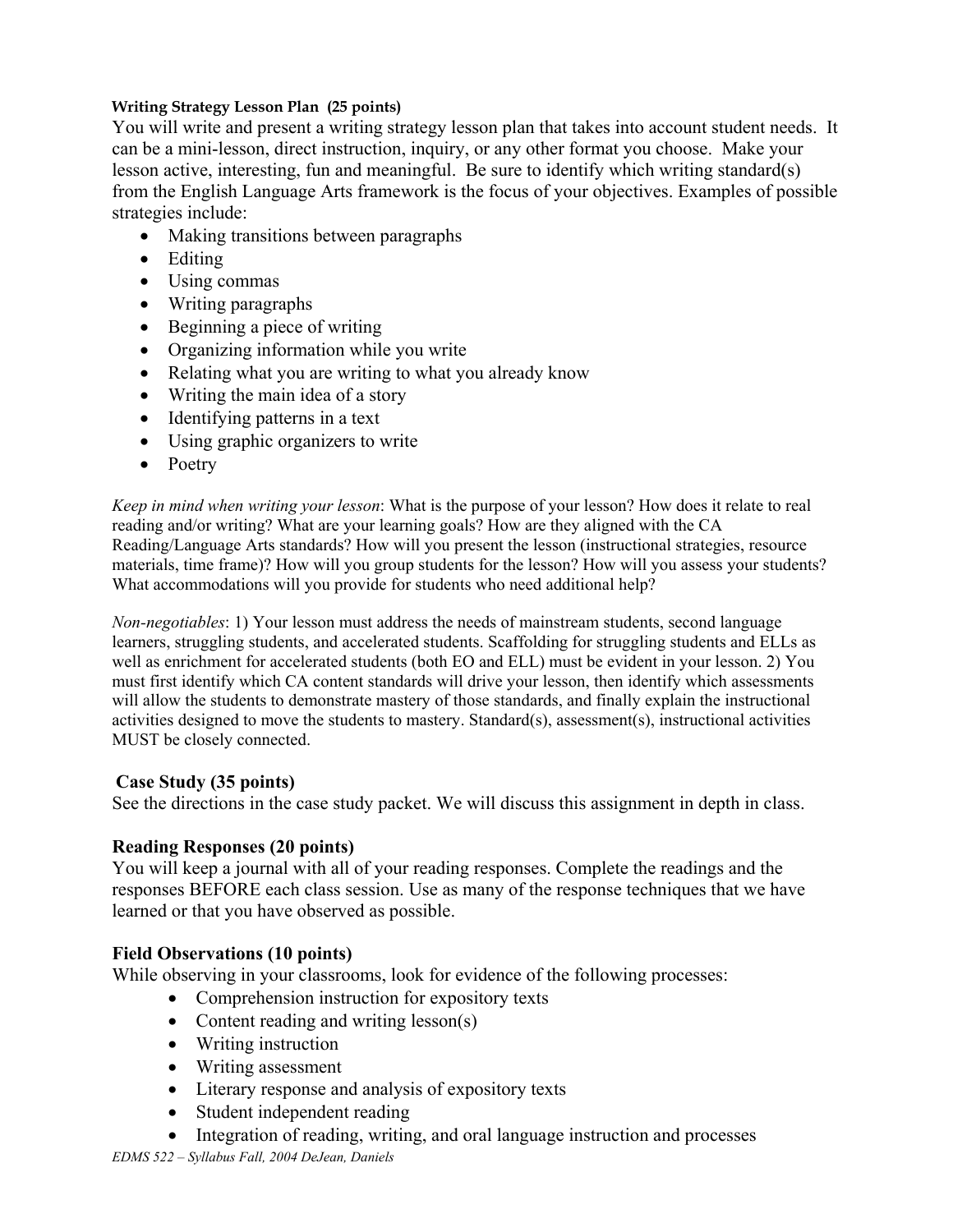You do not have to observe a separate lesson on each of the above areas. You might see evidence on bulletin boards or in student work or you might observe more than one area during a single lesson. Document your observations and reflections/analyses in whatever mode best fits your learning style. *Important:* **You must describe what you see and what you think. Your reflection/analysis is the most important part of this assignment.** 

## **Thoughtful Participation and Professionalism (10 points)**

As teachers you will need to articulate your beliefs, advocate for students, and defend your decisions to parents, administrators, and the public. Begin practicing in our classroom. We expect you to participate in both large group and small group discussions, attend class on time, and otherwise act as you would in a professional learning situation.

## **Resource Notebook**

Continue to compile your RICA resource notebook. You will not turn this in for a grade, but we highly recommend that you continue to collect materials, handouts, and resources from our class and from your observations.

## **Grading Scale**

 $94 - 100\% = A$  $90 - 93\% = A$ - $88 - 89\% = B +$  $84 - 87\% = B$  $80 - 83\% = B$ 78 – 79% = C+

#### **COE Attendance Policy**

Due to the dynamic and interactive nature of courses in the College of Education, all students are expected to attend all classes and participate actively. At a minimum, students must attend more than 80% of class time, or s/he may not receive a passing grade for the course at the discretion of the instructor.

A good student is one who adheres to standards of dependability and promptness. If you miss more than two class sessions or are late or leave early by 15 minutes for more than three sessions, you cannot receive an A. If you miss more than three class sessions, you cannot receive a B. Late assignments will be penalized by a 5% deduction in points for each weekday late. After two weeks, late assignments will be given a zero. If you have extraordinary circumstances in your life which will impact your assignments, please let us know. We want you to be able to stay in school and succeed. If you have any questions or concerns, please feel free to speak with one of us about them.